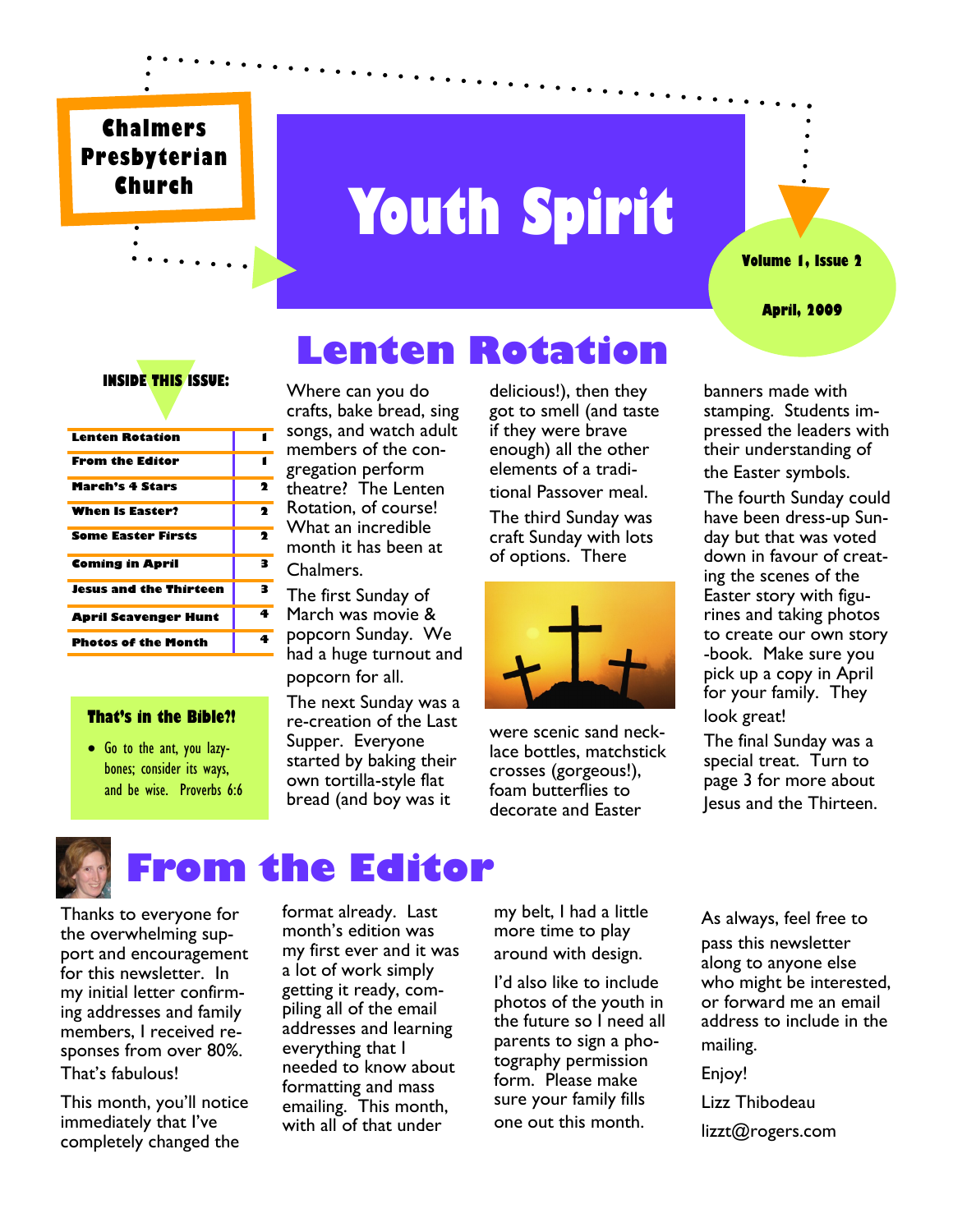#### **March's 4 Star Students**

It's not easy being at church every Sunday. It takes a lot of effort from both parents (or grandparents) and students. We'd like to recognize the students who make that effort. Every month, we will include the names of any student from any grade who makes it to church 4 times. Some months, that means every Sunday, some times (like March) there's a bonus week.



Congratulations to: Josiah Duffin Naomi Duffin Charleen McCartney Jacquline Nathaniel Joycelina Nathaniel Abbey Poser Torry Thibodeau

### **When is Easter Anyway?**

Easter's in April. Wait, wasn't it in March last year? How come it changes so much? Sometimes it's right after March Break, other years it's not until the middle of April! I'm so confused!

It's very simple, really! Easter is always the first Sunday after the first full moon after the Spring Equinox. Clear as

mud, right! It actually gets a little more confusing with

> "The first Sunday after the first full moon after the Spring Equinox."

natural astronomical phe-

nomenon vs. ecclesiastical convention, etc. but you can rest assured that Easter will never be earlier than March 22 (since the first day of spring is March 21) and it will never be later than April 25 (the reasoning for which would take much too long to explain).

The easiest way to figure it out? Look at a calendar!

#### **Some Easter Firsts**

*(from the Bible Almanac for Kids, 2004)* The explorer Ponce de Leon sighted land on Easter Sunday 1513. He named it Florida from the Spanish name for Easter—Pascua Florida. (Pascua means Easter and florida means flowery.) An island off the coast of Chile was discovered on Easter Sunday, 1722. It's called Easter Island and is famous for ancient stone carvings.



**YOUTH SPIRIT**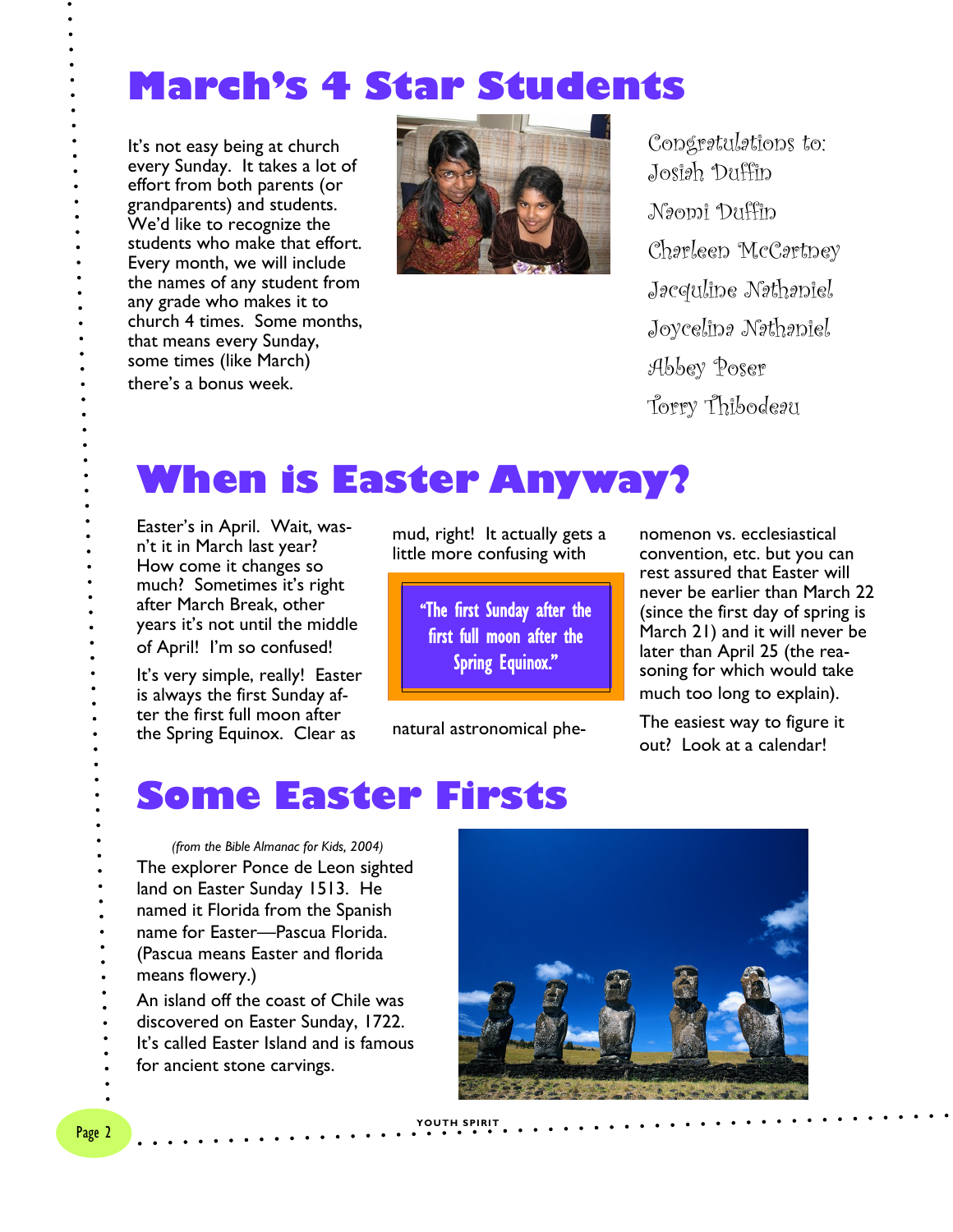### **Jesus and the Thirteen**

On the final Sunday of March, we had a very special treat. Andrew Thibodeau, playing Jesus, and thirteen other volunteers including Keith Spooner, Harry Soedarmasto, John Biro Jr., James Jarvis, Charles McCartney, Todd Webster, Tim Dickert, Kathryn Biro, Chris Steward, Lizzie Poser, Erica MacKay, Brenda Webster and Rose Marie McGaw

put on a powerful presentation of the Easter story. They re-enacted the entire Easter story from the Last Supper through Christ's resurrection and appearances to the disciples.

It was well acted, inspiring and we were thrilled to have such a good turn out of youth to benefit from this endeavour.



Above: Mary weeps by the tomb and Jesus appears.



Above: the women find the tomb empty.

Right: the guard watches the tomb to ensure the body is not stolen.